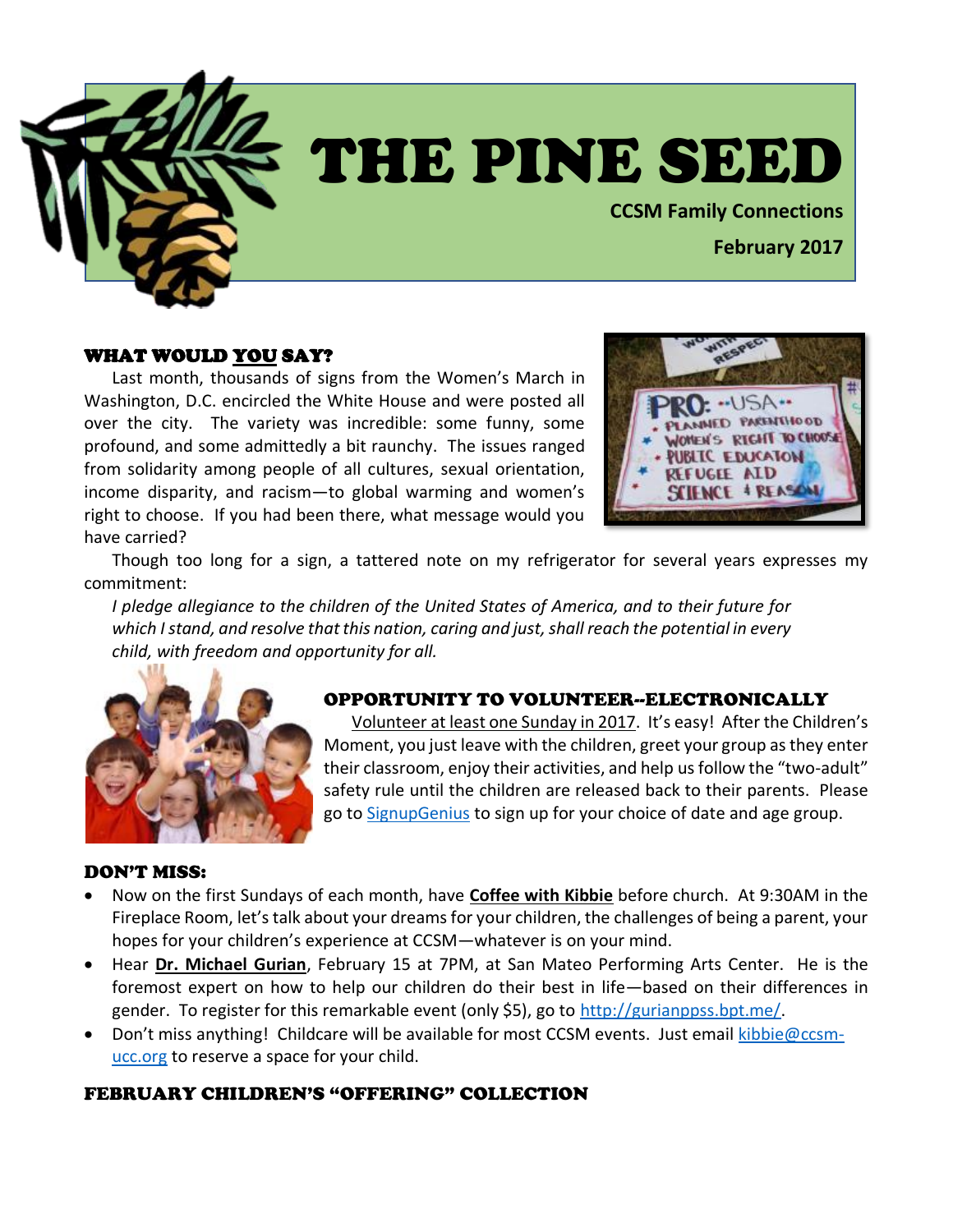Please bring **blankets**, coats and gloves for the homeless on the streets in San Francisco. With all this wonderful rain, they are having a particularly tough winter.



## MARK YOUR CALENDARS

- Add the **youth group meetings** to your calendars—High School meets right after church until 2PM (except the 19<sup>th</sup>); Mid-High gathers on the first and third Sunday nights 6-7:30PM. They have games, snacks, fellowship, and some continuing conversation and activities related to how we can all be better servants in our community.
- And, also add the **Mid-High class** in the Youth Room every Sunday after the Children's Moment in worship—except first Sunday, when they stay in the service and hang out with Patrick on the back row of the balcony. Like the adults, the Mid-high is discussing the guiding principles.
- Come to church **February 26** for **Family Sunday** lead by the High School Youth Group. Bonnie Rambob will preaching. And fifth graders get their own Bibles then.



## ADD SIXTY MINUTES

Coming up **Sunday, February 26**, Mike Mullery will facilitate a lively discussion about social media—a topic requested by the high schoolers. That day it's okay to skip church and come to the Fireplace Room during worship!

## CAMPS, CAMPS AND MORE CAMPS

Mark your calendars!

• **Feb Camp** is the Presidents Day weekend camp for high school students hosted by the Northern California Nevada Conference of the United Church of Christ at Monte Toyon campground in the Santa Cruz Mountains. It starts at 1pm on Saturday, February 18<sup>th</sup> and ends 11am on Monday the  $20<sup>th</sup>$ . The timely theme of this



year's camp will be "Speak Out!" centered on the biblical call to do justice in the world. The weekend will be co-directed by CCSM's own Director of Youth Ministries, Patrick Kane. There're still a few spaces left, so make sure to register ASAP! You can head over to <https://ncncucc.org/febcamp/> to register and get more info.

• Make sure a camp at **Camp Cazadero** is in your summer plans! Early bird registration discounts end February 28<sup>th</sup>, so ta[p https://ncncucc.org/yomcreg/](https://ncncucc.org/yomcreg/) to register and save money! If you were in 3<sup>rd</sup>-5<sup>th</sup> grade this year, check out Cazadero Junior Camp, July 16-22. In 6<sup>th</sup>, 7<sup>th</sup>, or 8<sup>th</sup> grade this year? Cazadero Junior High Camp is the one for you, July 23-29. Were you in high school (9<sup>th</sup>-12<sup>th</sup>